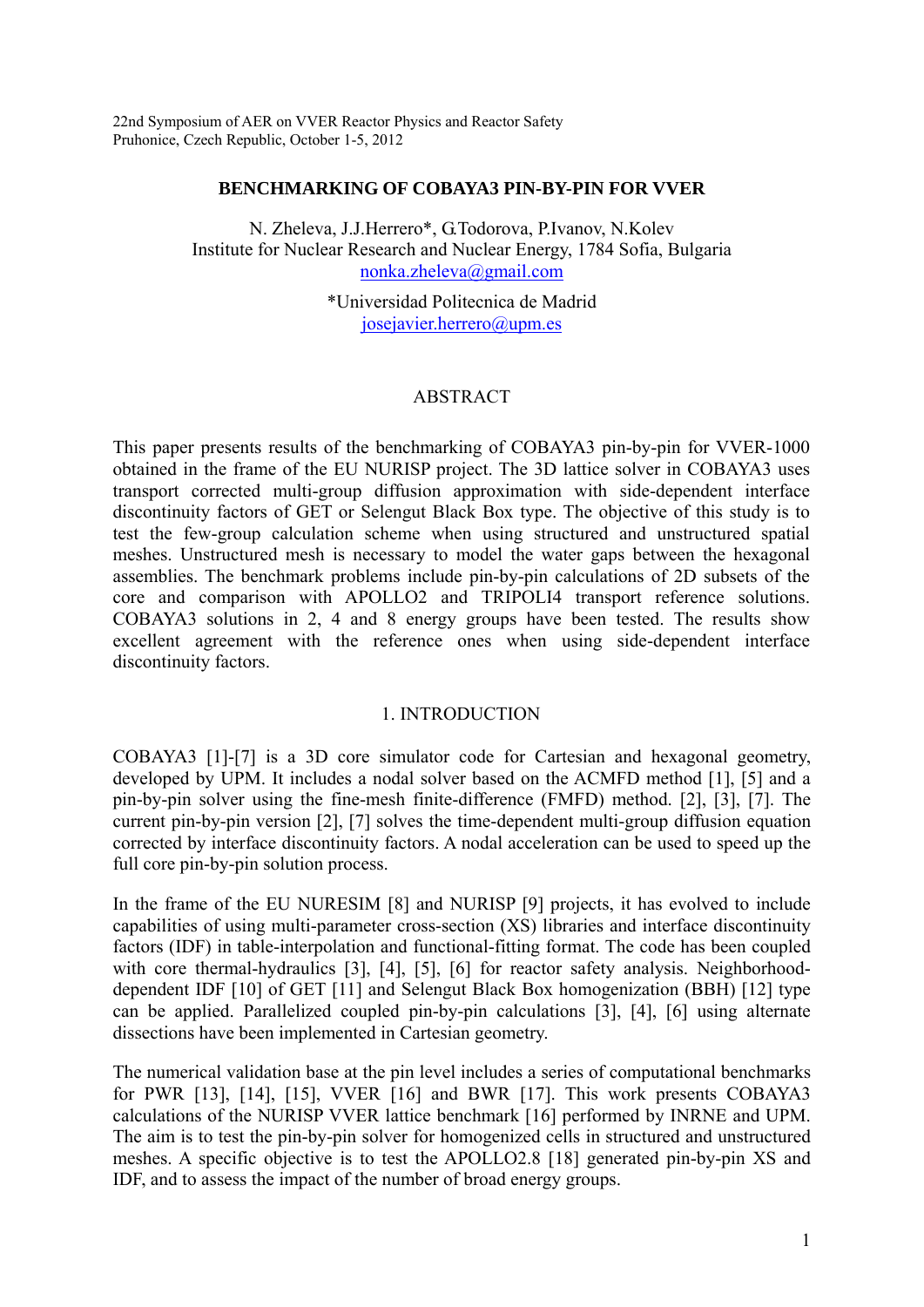In this paper, the benchmark problems are described in Section 2. The utilized pin-by-pin XS calculation schemes [16] are based on the Method of Characteristics (MOC) in APOLLO2 and are summarized in Section 3. Results and conclusions are given in Sections 4 and 5 respectively.

### 2. TEST PROBLEMS

The considered geometries are 2D subsets of a VVER-1000 core (19-pin clusters, fuel assembly and assembly cluster), as illustrated in Figures 1 and 2.



Figure 1: UOX-GT 19-pin cluster



Figure 2:

a) UOX assembly of 4.23 w/o av. enrichment (246 pins of 4.4w/o and 66 pins of 3.6w/o) b) 7-assembly UOX-CR /UOX-GT cluster of 4.23w/o with UOX-CR in the center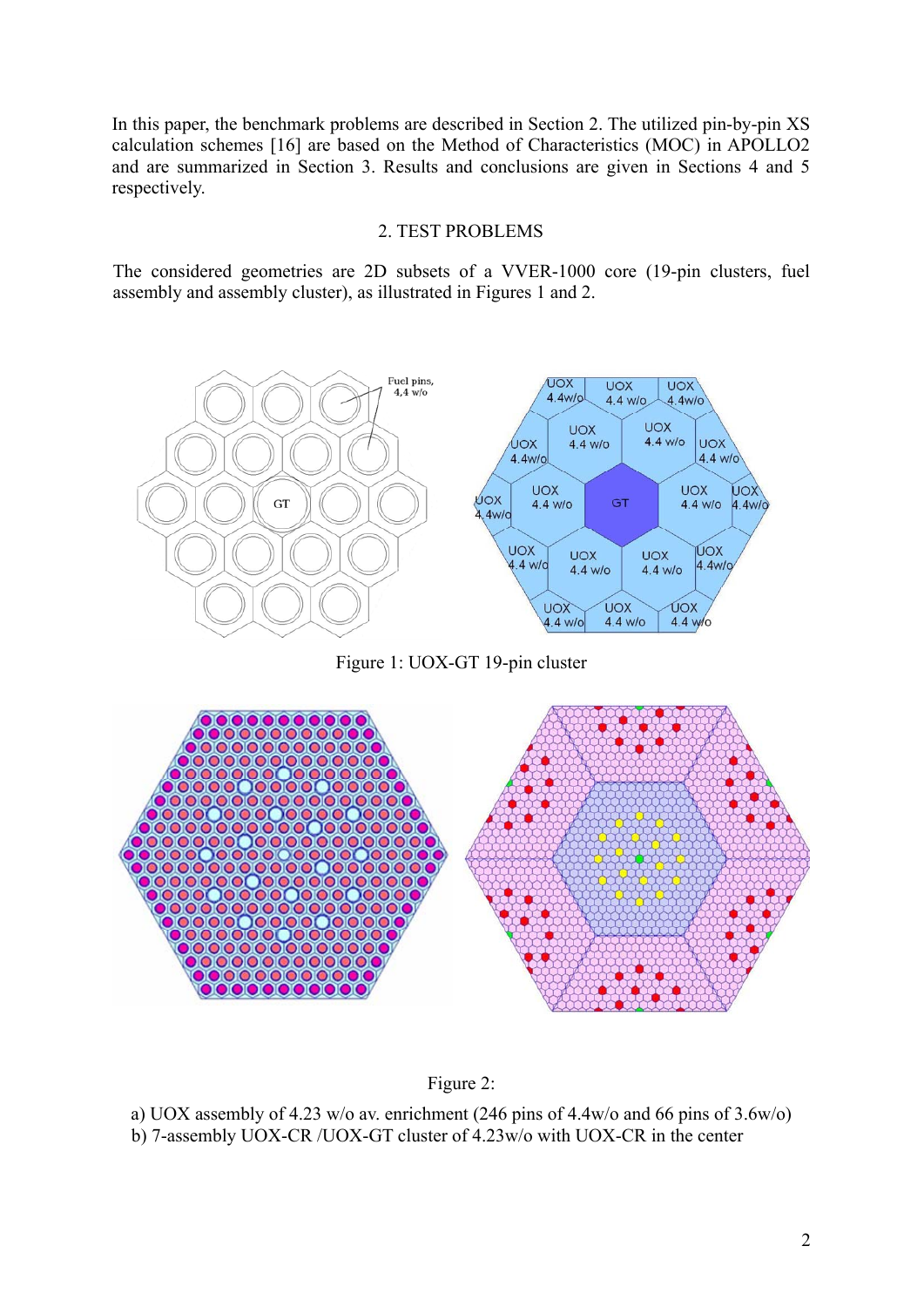The NURISP VVER lattice benchmark [16] includes test problems for core simulators in structured and unstructured meshes. The structured mesh cases are 19-pin clusters as used for branch calculations with APOLLO2 to generate multi-parameter pin-by-pin libraries of neighborhood-dependent XS and IDF. The unstructured mesh problems consist of fuel assemblies and assembly clusters with inter-assembly water gaps.

In this study, results for the following test cases are considered:

- $\blacksquare$  19-pin clusters
	- UOX-GT: guide tube surrounded by two rings of UOX pins (Figure 1)
	- UOX-CT: central tube surrounded by UOX pins
	- UOX-CR: control rod surrounded by UOX pins
- Fuel assemblies
	- UOX-GT: uncontrolled assembly
	- UOX-CR: controlled assembly
- 7-assembly cluster of a central UOX-CR assembly and 6 peripheral UOX-GT assemblies (forming a color set as shown in Figure 2).

The 19-pin clusters are to be calculated for fixed state parameters: 39.8MWd/kgHM, HZP at 574.15K, Dm=740kg/m<sup>3</sup>, Cb =53ppm.

The UOX-CR assembly is to be calculated for five states listed in Table 1, as usually done for calculation of the reactivity effects.

|                                     |        | Moderator | Fuel    |         | Cladding | $C_{B}$ |              |
|-------------------------------------|--------|-----------|---------|---------|----------|---------|--------------|
| Conditions                          | Temp,K | Density   | Temp, K | Density | Temp,    | Density | ppm          |
|                                     |        | g/cm3     |         | g/cm3   | K        | g/cm3   |              |
| S1: HZP state (ref)                 | 552    | 0.76665   | 552     | Ref     | 552      | ref     | 600          |
| S <sub>2</sub> : Fuel Doppler react | 552    | 0.76665   | 924     | Ref     | 552      | ref     | 600          |
| S3: Coolant reactivity              | 574    | 0.72527   | 552     | Ref     | 552      | ref     | 600          |
| S4: 100% void                       | 624    | 0.09610   | 552     | Ref     | 552      | ref     | 600          |
| S5: Boron reactivity                | 552    | 0.76665   | 552     | Ref     | 552      | ref     | $\mathbf{0}$ |

Table 1: Assembly thermal-hydraulic states to be calculated

The 7-assembly cluster is of fresh fuel and is to be calculated for fixed state parameters: HZP at 574.15K, Dm=740 kg/m<sup>3</sup> and Cb =53ppm.

The task is to calculate the multiplication factor and the pin-by-pin fission reaction rates in comparison with transport reference solutions:

- APOLLO2 MOC 281g /JEFF3.1.1 solutions [16] validated against TRIPOLI4 results
- Well converged TRIPOLI4 /JEFF3.1.1 solutions [16] with  $\sigma$  (k) =  $\pm$  10-14 pcm

TRIPOLI4 [19] is a 3D Monte Carlo code, trademark of CEA.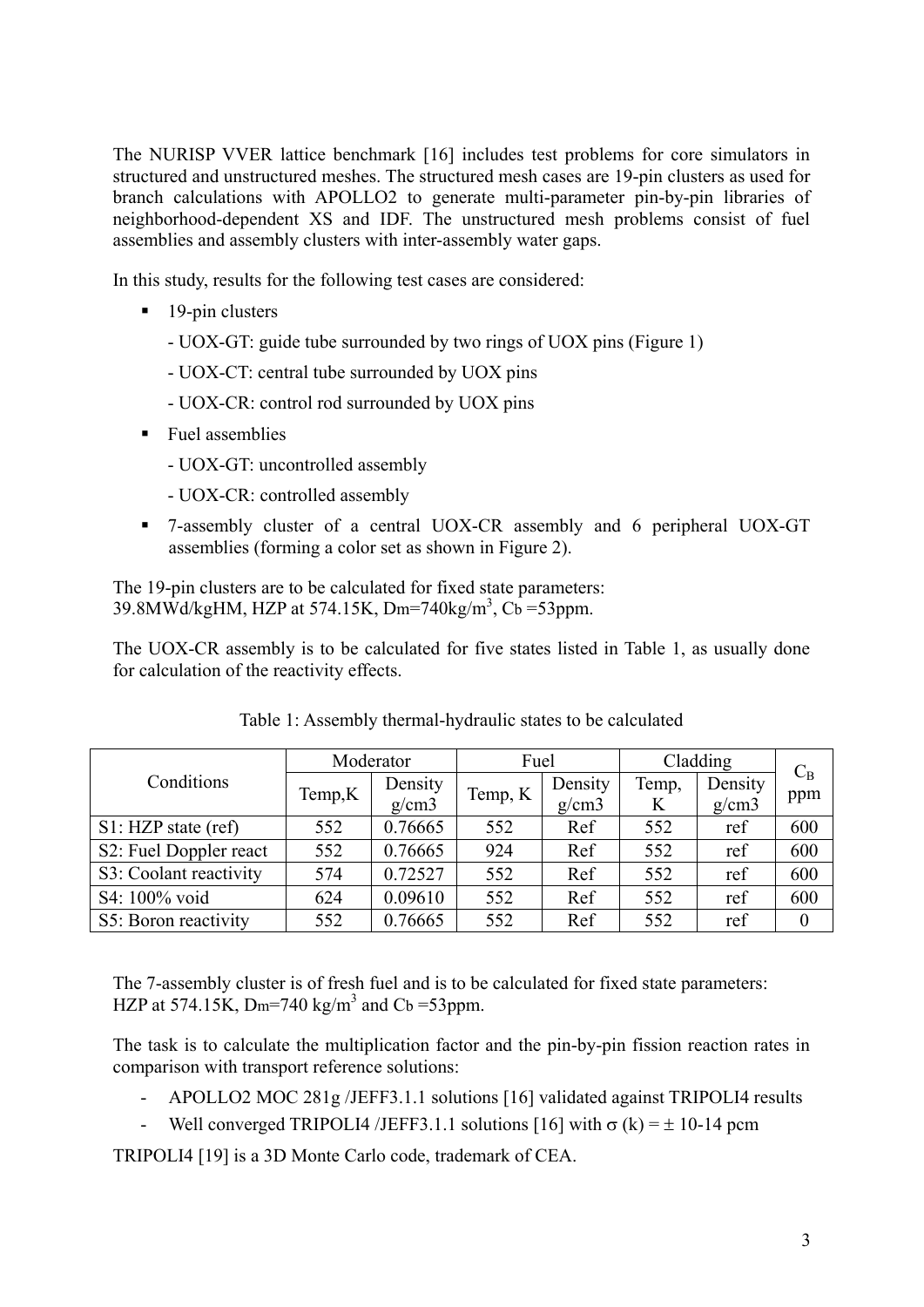The results presented here have been obtained with reflection boundary conditions on the external boundaries and zero buckling. Benchmarking of COBAYA3 pin-by-pin with XS and IDF from multi-parameter libraries obtained through pin-cluster branch calculations with critical buckling is subject of a separate analysis.

# 3. CROSS-SECTIONS AND INTERFACE DF

Accurate MOC based calculation schemes [16] with APOLLO2, validated against Monte Carlo solutions have been used to generate the pin-by-pin XS and IDF in 2, 4 and 8 energy groups for COBAYA3. Table 2 shows the adopted energy group structure.

| 2 group structure | 4 group structure | 8 group structure | Lower energy cut off $(eV)$ |
|-------------------|-------------------|-------------------|-----------------------------|
|                   |                   |                   | 2.2313E+06                  |
|                   |                   |                   | 8.2085E+05                  |
|                   |                   |                   | $9.1188E + 03$              |
|                   |                   |                   | $1.3007E + 02$              |
|                   |                   |                   | 3.9279E+00                  |
|                   |                   | n                 | 6.2506E-01                  |
|                   |                   |                   | 1.4572E-01                  |
|                   |                   |                   | $0.0000E + 00$              |

Table 2: Broad energy group structure

The pin-by-pin XS and IDF for the considered states are cell-position dependent and have been obtained with the CEA2005V4.1.2 library based on JEFF3.1.1, making use of the following modeling assumptions in APOLLO2:

19-pin clusters

- Reference two-step 281g Pij-MOC calculation scheme in APOLLO2 with SHEM [20] energy mesh
- Step MOC (UOX-GT, UOX-CT) or higher-order Linear Surface (LS) MOC [21] (UOX-CR)
- Fine MOC spatial mesh with 4 rings in the fuel, smeared gap-cladding, 3 radial meshes in the moderator, 12 azimuth sectors [16]
- Simplified LS MOC spatial mesh with 4 rings in the fuel, smeared gap-cladding, one 'ring' in the moderator and no azimuth sectors
- MOC parameters: tracking step dr=0.008cm, number of azimuth angles No=48, number of polar angles  $N_{\Psi} = 3$ , Bickley quadrature, P3 scattering anisotropy; LS MOC surface subdivision factor Ndiv=6, threshold size 0.74 cm

Fuel assembly

- Reference two-step 281g Pij-MOC calculation scheme in APOLLO2 with SHEM energy mesh
- Step MOC solver
- MOC spatial mesh with 2 rings in the fuel, smeared gap-cladding, 6 azimuth sectors only in CR and peripheral cells, 2566 regions in a whole assembly
- MOC parameters: dr=0.001 cm,  $N\varphi = 36$ ,  $N\psi = 3$ , Bickley,  $P0^*$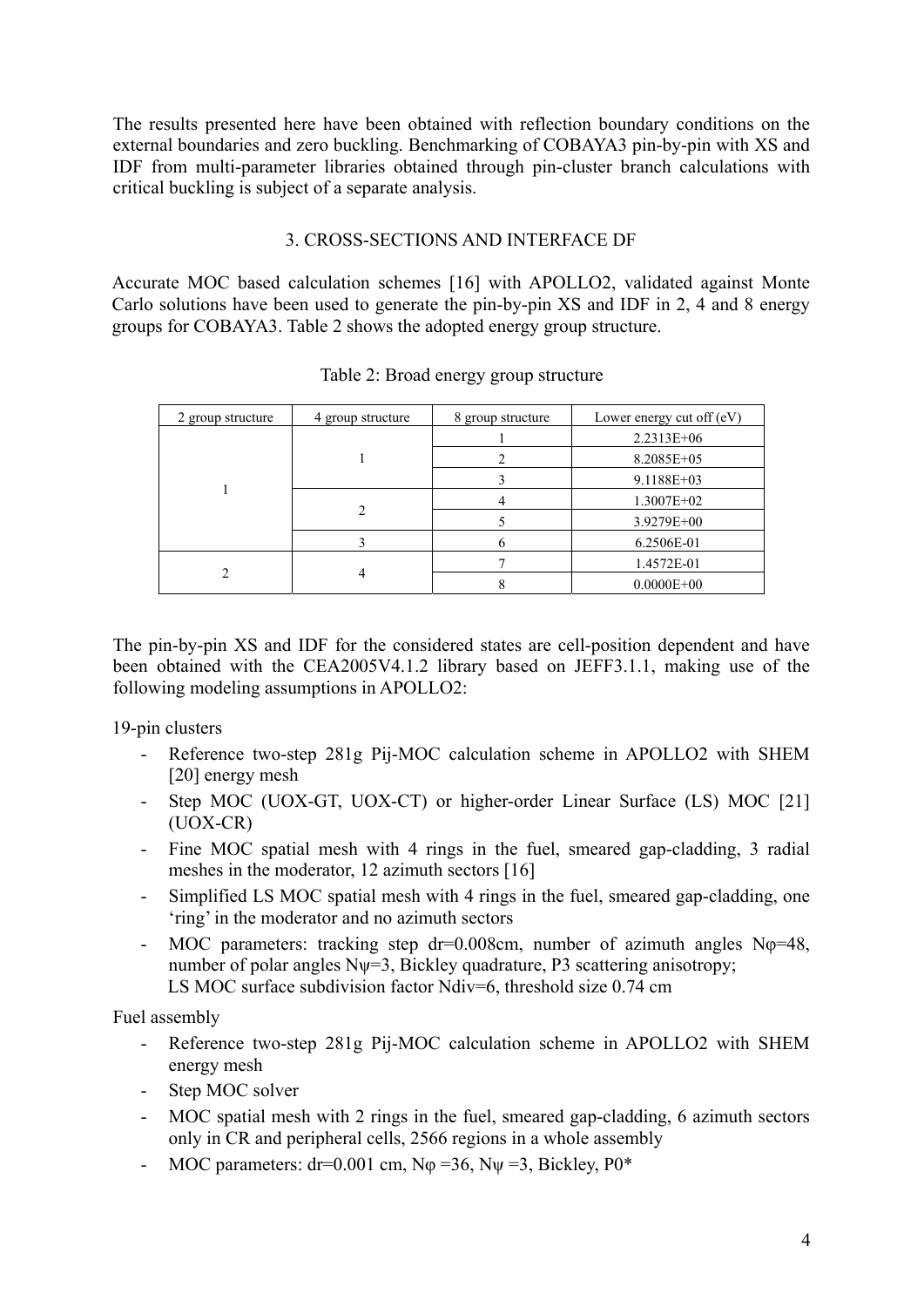Assembly cluster

- Reference two-step 281g Pij-MOC calculation scheme in APOLLO2 with SHEM energy mesh
- LS MOC solver
- LS MOC spatial mesh with 2 rings in the fuel, smeared gap-cladding, one 'ring' and no azimuth sectors in the moderator except for CR cells where 6 azimuth sectors are used; 1070 regions in 1/6 color set
- LS MOC parameters:  $dr = 0.008$ ,  $N\varphi = 36$ ,  $N\psi = 2$ , P1; Ndiv= 6, threshold 0.74 cm

The same nuclear data and calculation parameters have been used to obtain the APOLLO2 deterministic reference solutions [16] for the considered cases.

# 4. RESULTS

# 4.1 19-pin clusters

This configuration allows the use of structured spatial mesh in COBAYA3. Table 3 summarizes the comparison of COBAYA3 vs. APOLLO2 computed multiplication factors and normalized pin-by-pin fission reaction rates (FRR). The results show that the impact of the number of broad energy groups is small compared to that of the transport correction of homogenization errors. Table 4 shows a comparison with TRIPOLI4 reference solutions.

|                         |         | UOX-GT                    |                                  | UOX-CR  |                           |                                  |  |
|-------------------------|---------|---------------------------|----------------------------------|---------|---------------------------|----------------------------------|--|
| Code                    | k-inf   | $\Delta k$ (C3-A2)<br>pcm | $max\Delta FRR$<br>$(C3-A2)*100$ | k-inf   | $\Delta k$ (C3-A2)<br>pcm | $max\Delta FRR$<br>$(C3-A2)*100$ |  |
| APOLLO <sub>2</sub> ref | 0.96217 |                           |                                  | 0.61971 |                           |                                  |  |
| C3 2g, no IDF           | 0.96302 | $+85$                     | 0.22                             | 0.61367 | -604                      | 0.11                             |  |
| C3 4g, no IDF           | 0.96230 | $+14$                     | 0.19                             | 0.60688 | $-1283$                   | 0.06                             |  |
| C3 8g, no IDF           | 0.96199 | $-17$                     | 0.22                             | 0.60745 | $-1227$                   | 0.11                             |  |
| C3 2g, GET              | 0.96214 | $-2$                      | 0.02                             | 0.61972 | $+0.3$                    | 0.02                             |  |
| C3 4g, GET              | 0.96214 | $-2$                      | 0.02                             | 0.61971 | $-0.2$                    | 0.02                             |  |
| C3 8g, GET              | 0.96214 | $-2$                      | 0.02                             | 0.61971 | $-0.2$                    | 0.02                             |  |

Table 3: Biases of COBAYA3 vs. APOLLO2 reference results

Table 4: Multiplication factors and biases to TRIPOLI4 reference solution

| Code                | UOX-GT                |                          | UOX-CR                |                 |  |
|---------------------|-----------------------|--------------------------|-----------------------|-----------------|--|
|                     | k-inf                 | $\Delta k$ , pcm         | k-inf                 | $\Delta$ k, pcm |  |
| TRIPOLI4 ref        | $0.96253 \pm 11E - 5$ | $\overline{\phantom{0}}$ | $0.61981 \pm 11E - 5$ |                 |  |
| APOLLO2 LS MOC 281g | 0.96216               | -37                      | 0.61971               | -10             |  |
| COBAYA3 8g, GET IDF | 0.96214               | -39                      | 0.61971               | -10             |  |

Table 5 presents the computed pin fission rates for 1/6 19-pin clusters at 39.8 MWd/kgH. The COBAYA3 results show a perfect reproduction of the APOLLO2 reference solutions when using side- and cell position dependent GET IDF. The solutions with IDF are nearly the same in 2, 4 and 8 energy groups.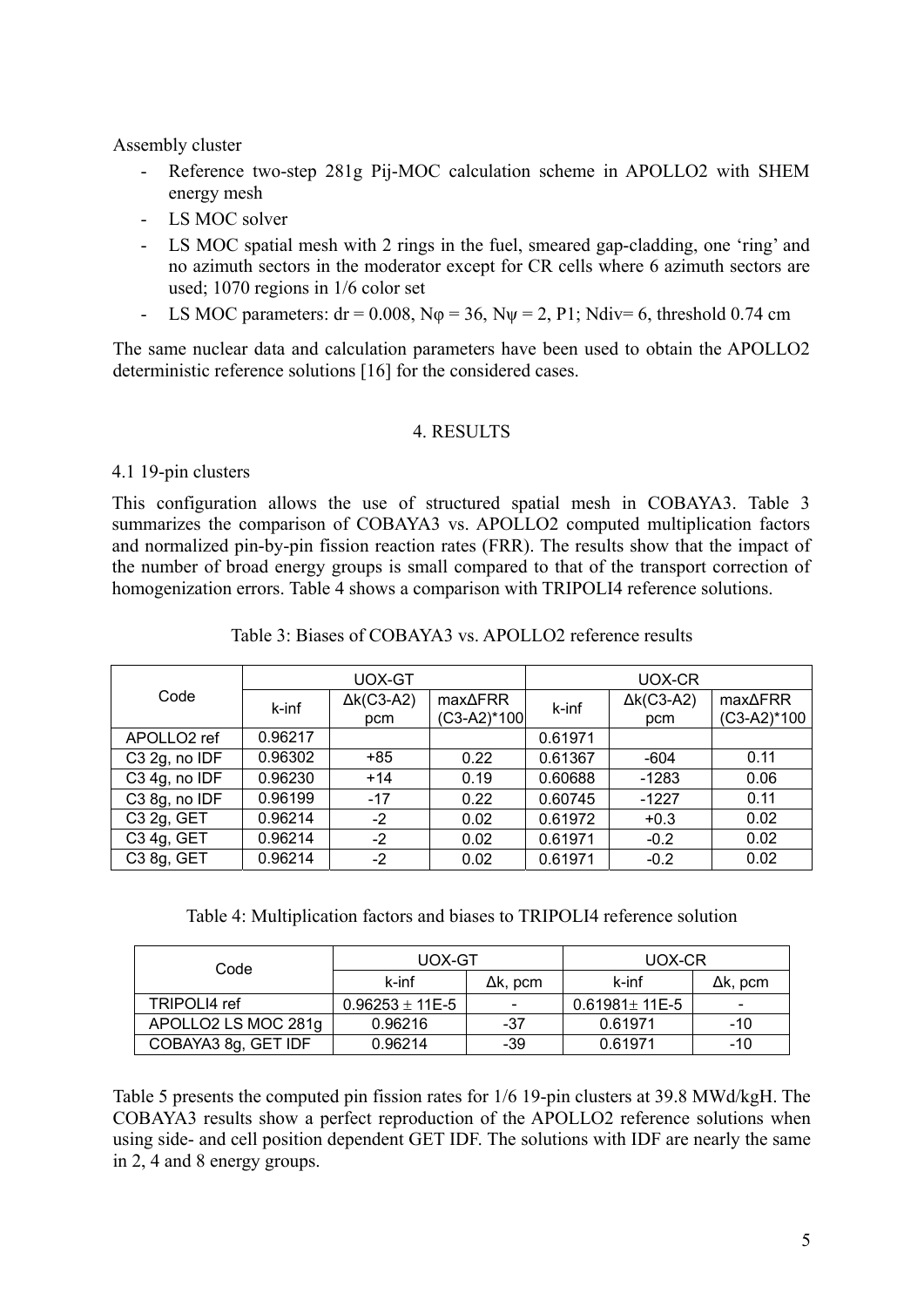| Cell N |                    | UOX-CT          |                    | UOX-GT             | UOX-CR             |                 |  |
|--------|--------------------|-----------------|--------------------|--------------------|--------------------|-----------------|--|
|        | C <sub>3</sub> FRR | $\Delta$ FRR, % | C <sub>3</sub> FRR | $\triangle$ FRR, % | C <sub>3</sub> FRR | $\Delta$ FRR, % |  |
|        | 0.991              | 0.00            | 0.993              | $-0.01$            | 1.018              | 0.02            |  |
|        | 0.992              | $-0.01$         | 0.994              | 0.01               | 1.014              | $-0.01$         |  |
|        | 1.013              | 0.00            | 1.010              | 0.00               | 0.976              | $-0.01$         |  |
|        | 0.991              | 0.00            | 0.993              | $-0.01$            | 1.018              | 0.00            |  |
| 5      | 1.013              | 0.00            | 1.010              | 0.00               | 0.975              | 0.00            |  |

| Table 5: COBAYA3 2g vs. APOLLO2 ref solutions for 1/6 pin clusters at 39.8MWd/kgH |
|-----------------------------------------------------------------------------------|
|-----------------------------------------------------------------------------------|

Figures 3 - 5 illustrate the biases of COBAYA3 to APOLLO2 and TRIPOLI4 computed pinby-pin fission rate distributions.

|                     | Comparison C <sub>3</sub> versus A <sub>2</sub> |           |                     | Comparison C3 versus T4 |         |
|---------------------|-------------------------------------------------|-----------|---------------------|-------------------------|---------|
|                     | -0<br>4                                         |           |                     | $-0,1$<br>4             |         |
|                     | 0<br>5                                          | 0,01<br>2 |                     | 0,1<br>5                | 2       |
| GТ                  | 0                                               | $-0,01$   | GT                  | 0,1                     | $-0,1$  |
| 6                   | 3                                               |           | 6                   | 3                       |         |
|                     | Dev Kinf (A2), pcm                              |           |                     | Dev Kinf (T4), pcm      | 15      |
| Max dev FRR, %      |                                                 | 0,0108    |                     | Max dev FRR, %          | 0,08    |
|                     | Average dev FRR, %                              | 0,01      |                     | Average dev FRR, %      | 0.05    |
| Kinf A <sub>2</sub> |                                                 | 0,96267   | Kinf T <sub>4</sub> |                         | 0,96253 |
| Kinf C <sub>3</sub> |                                                 | 0,96268   | Kinf C <sub>3</sub> |                         | 0,96268 |

Figure 3: Biases of COBAYA 8g GET to APOLLO2 MOC and TRIPOLI4 ref results for 19-pin UOX-GT cluster

|                     | Comparison C <sub>3</sub> versus A <sub>2</sub> |              |                     | Comparison C <sub>3</sub> versus T <sub>4</sub> |           |  |  |  |  |
|---------------------|-------------------------------------------------|--------------|---------------------|-------------------------------------------------|-----------|--|--|--|--|
|                     | $-0,01$<br>4                                    |              |                     |                                                 |           |  |  |  |  |
|                     | 0,00<br>5                                       | $-0,01$<br>2 |                     | 0,01<br>5                                       | 0,02<br>2 |  |  |  |  |
| СT                  | 0,00                                            | 0,00         | СT                  | 0,03                                            | $-0,05$   |  |  |  |  |
| 6                   | 3                                               |              | 6                   | 3                                               |           |  |  |  |  |
| Dev Kinf (A2), pcm  |                                                 |              |                     | Dev Kinf (T4), pcm                              | 20        |  |  |  |  |
| Max dev FRR, %      |                                                 | 0,0075       |                     | Max dev FRR, %                                  | 0,0461    |  |  |  |  |
|                     | Average dev FRR, %                              | 0,00         |                     | Average dev FRR, %                              | 0.0234    |  |  |  |  |
| Kinf A <sub>2</sub> |                                                 | 0,98668      | Kinf T <sub>4</sub> |                                                 | 0,98648   |  |  |  |  |
| Kinf C <sub>3</sub> |                                                 | 0,98668      | Kinf C <sub>3</sub> |                                                 | 0,98668   |  |  |  |  |

Figure 4: Biases of COBAYA 8g GET to APOLLO2 MOC and TRIPOLI4 ref results for 19-pin UOX-CT cluster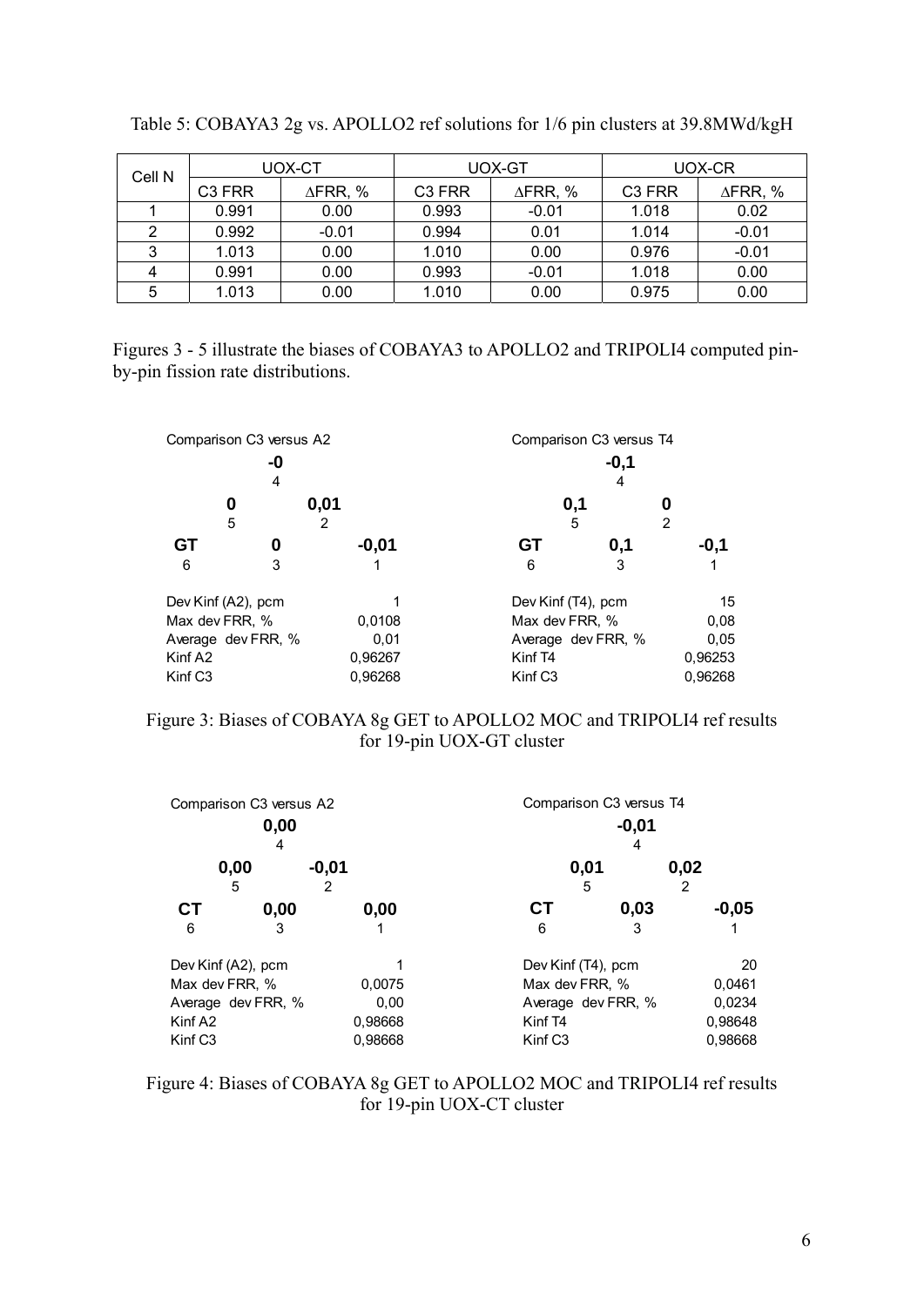|                     | Comparison C3 versus A2<br>0,00<br>4 |              |           | Comparison C3 versus T4<br>$-0,04$<br>4 |              |
|---------------------|--------------------------------------|--------------|-----------|-----------------------------------------|--------------|
|                     | 0,00<br>5                            | $-0.01$<br>2 |           | 0,25<br>5                               | $-0,43$<br>2 |
| <b>CR</b>           | $-0.01$                              | 0,02         | <b>CR</b> | 0,30                                    | $-0,08$      |
| 6                   | 3                                    |              | 6         | 3                                       |              |
|                     | Dev Kinf (A2), pcm                   | 0,3          |           | Dev Kinf (T4), pcm                      | -9           |
| Max dev FRR, %      |                                      | 0,02         |           | Max dev FRR, %                          | 0.43         |
|                     | Average dev FRR, %                   | 0,01         |           | Average dev FRR, %                      | 0,22         |
| Kinf A <sub>2</sub> |                                      | 0,61971      | Kinf T4   |                                         | 0,61981      |

# Figure 5: Biases of COBAYA 8g GET to APOLLO2 LS MOC and TRIPOLI4 ref results for 19-pin UOX-CR cluster

## 4.2 Fuel assembly

A profiled VVER-1000 assembly of  $4.23^{\nu/2}$  average initial enrichment is considered:

a) UOX-CR assembly at 39.8 MWd/kgHM

b) UOX-GT assembly at zero burn-up

In order to model the peripheral water gap, unstructured spatial mesh must be used. Table 6 summarizes the comparison of COBAYA3 vs. APOLLO2 solutions for UOX-CR assembly when using GET discontinuity factors for the interior cells and the irregular peripheral cells.

Table 6: COBAYA3 vs. APOLLO2 results for UOX-CR assembly at 39.8MWd/kgHM

| <b>State</b>   | Code            | k-inf   | $\Delta k$ (C3-A2), pcm  | max ∆FRR*100   |
|----------------|-----------------|---------|--------------------------|----------------|
| S <sub>1</sub> | A2 MOC 281g P0* | 0,73812 |                          |                |
|                | COBAYA3 2g GET  | 0,73827 | 15                       | 0,27           |
|                | COBAYA3 4g GET  | 0,73820 | 7                        | 0,37           |
|                | COBAYA3 8g GET  | 0,73820 | 8                        | 0,34           |
|                |                 |         |                          |                |
| S <sub>2</sub> | A2 MOC 281g P0* | 0,73010 |                          |                |
|                | COBAYA3 2g GET  | 0,73024 | 14                       | 0,27           |
|                | COBAYA3 4g GET  | 0,73017 | 7                        | 0,32           |
|                | COBAYA3 8g GET  | 0,73017 | $\overline{7}$           | 0,35           |
|                |                 |         |                          |                |
| S <sub>3</sub> | A2 MOC 281g P0* | 0,73062 |                          |                |
|                | COBAYA3 2g GET  | 0,73075 | 13                       | 0,26           |
|                | COBAYA3 4g GET  | 0,73067 | 5                        | 0,33           |
|                | COBAYA3 8g GET  | 0,73067 | 5                        | 0,33           |
|                |                 |         |                          |                |
| S4             | A2 MOC 281g P0* | 0,42612 |                          |                |
|                | COBAYA3 2g GET  | 0,42612 | $\mathbf 0$              | 0,03           |
|                | COBAYA3 4g GET  | 0,42611 | $-1$                     | 0,03           |
|                | COBAYA3 8g GET  | 0,42611 | $-1$                     | 0,04           |
|                |                 |         |                          |                |
| S <sub>5</sub> | A2 MOC 281g P0* | 0,77432 | $\overline{\phantom{a}}$ | $\blacksquare$ |
|                | COBAYA3 2g GET  | 0,77441 | 9                        | 0,31           |
|                | COBAYA3 4g GET  | 0,77433 | 1                        | 0,36           |
|                | COBAYA3 8g GET  | 0,77433 | 1                        | 0,38           |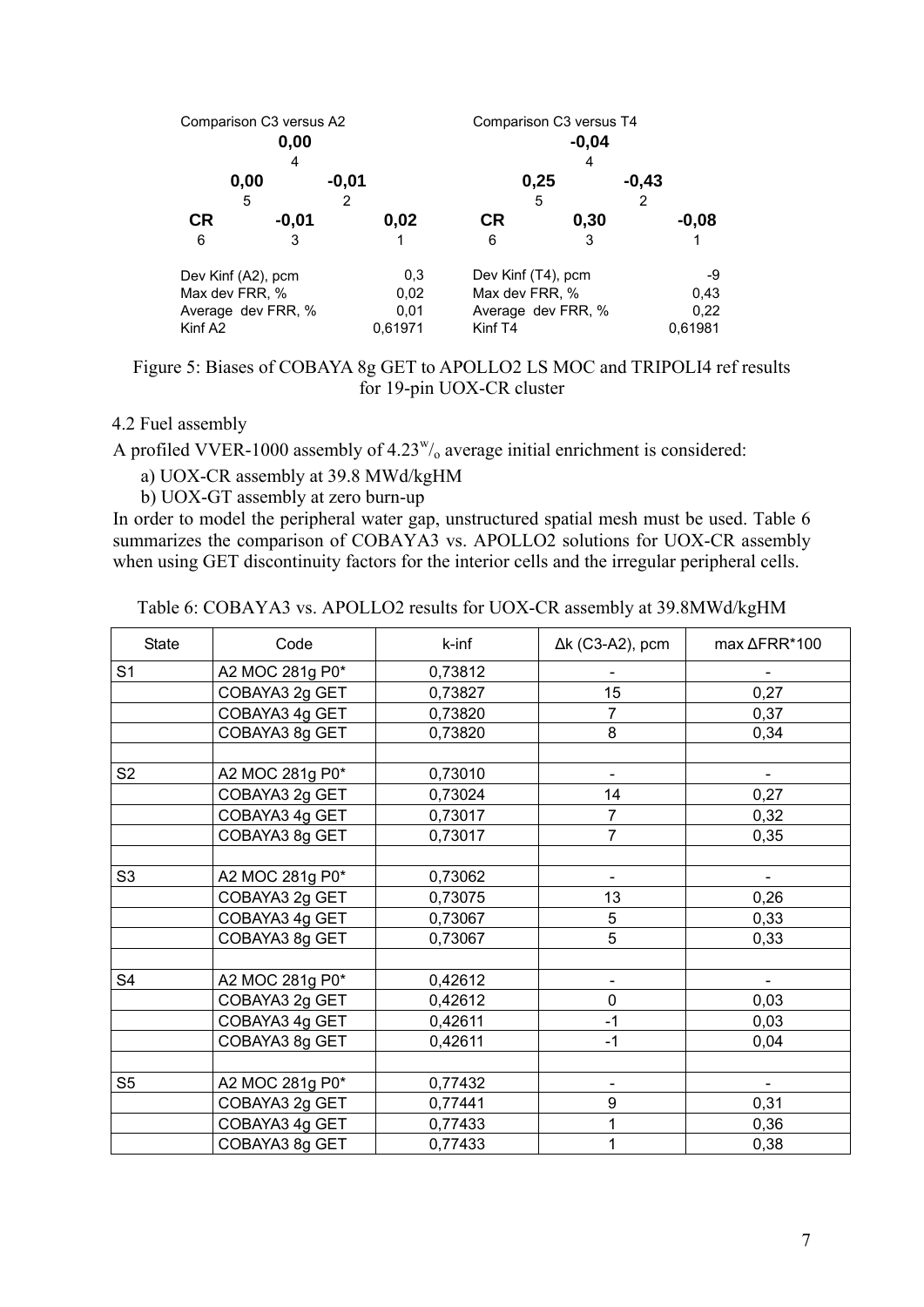Good performance of the COBAYA3 pin-by-pin solver across the mesh irregularities is displayed. The results show that:

- the biases of the inside assembly pins are very low, similar to those for structured mesh
- the average absolute bias is below 0.05 %
- a single corner pin #1 shows bias of app. 0.3%

Figure 6 illustrates the COBAYA3 2g computed pin-by-pin fission rate distribution for irradiated UOX-CR assembly in State 1 and the biases to APOLLO2 ref solution, if no discontinuity factors are used. The bias in k-infinity is - 973 pcm. The maximum bias in pin fission rates is -1.70 (expressed as  $\Delta$ FRR\*100) for pin #40 near a CR, or -1.82 % for pin #15 (with relative FRR of 0.928) next to a CR.

Figure 7 shows the COBAYA3 2g GET computed pin-by-pin fission rate distribution for the same UOX-CR assembly in State 1 and the biases to APOLLO2 ref solution.

Figure 8 shows the COBAYA3 8g BBH computed pin-by-pin fission rate distribution for a fresh UOX-GT assembly in State 1 and the biases to APOLLO2 ref solution.

2 energy groups, no DF



Figure 6: Pin-by-pin fission rates and biases (C3 2g no DF - A2ref)\*100 for UOX-CR assembly at 39.8 MWd/kgHM, in State 1: HZP at 552K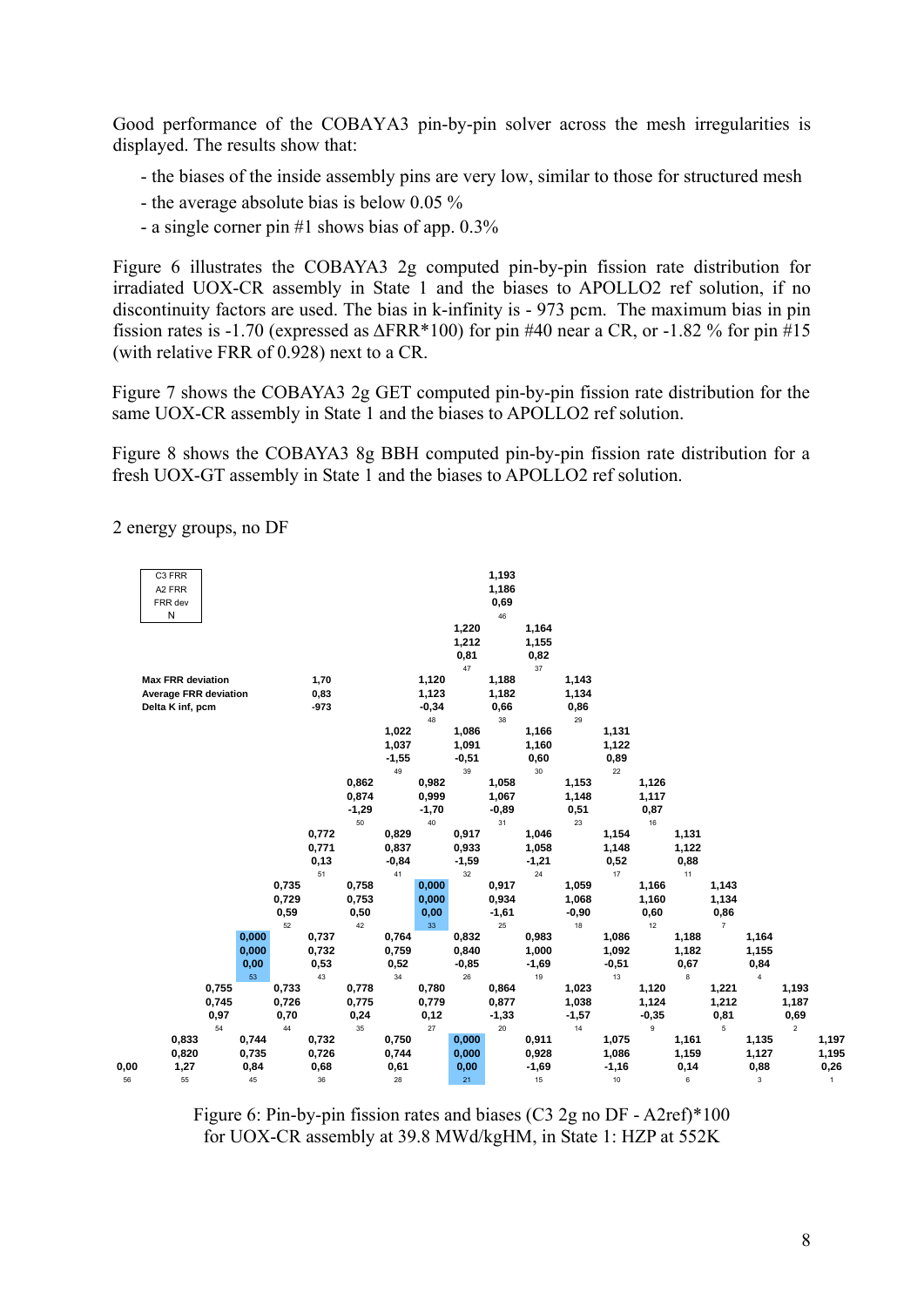#### 2 energy groups, GET DF



Figure 7: Pin-by-pin fission rates and biases (C3 2g GET - A2ref)\*100 for UOX-CR assembly at 39.8 MWd/kgHM, in State 1: HZP at 552K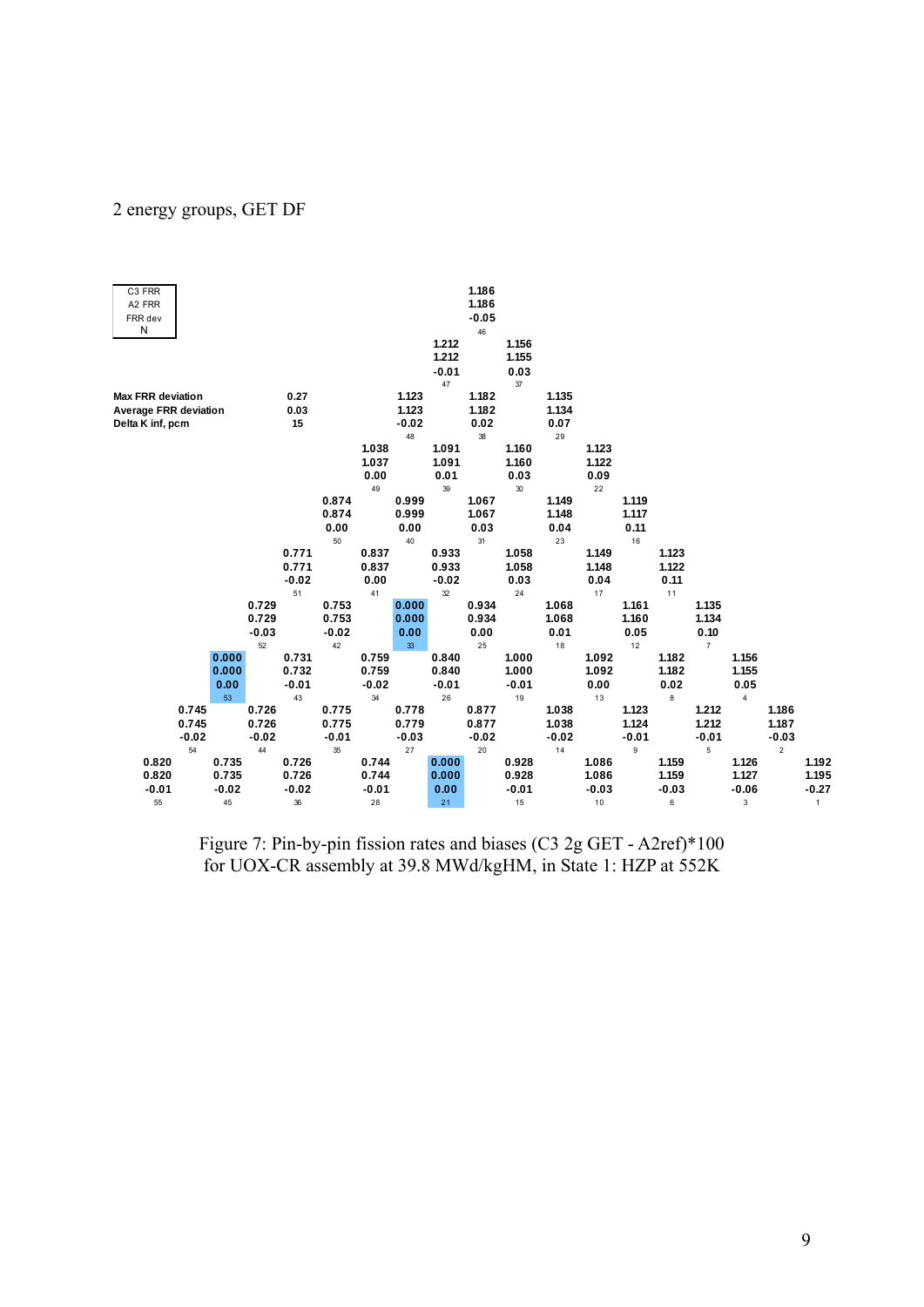# 8 energy groups, BBH DF

| C3 FRR                   |                |       |                |         |                |            |                |            | 0,969          |            |                |            |                |        |                |                         |                |              |
|--------------------------|----------------|-------|----------------|---------|----------------|------------|----------------|------------|----------------|------------|----------------|------------|----------------|--------|----------------|-------------------------|----------------|--------------|
| A2 FRR                   |                |       |                |         |                |            |                |            | 0,969          |            |                |            |                |        |                |                         |                |              |
| FRR dev                  |                |       |                |         |                |            |                |            | $-0,03$        |            |                |            |                |        |                |                         |                |              |
| N                        |                |       |                |         |                |            |                |            | 46             |            |                |            |                |        |                |                         |                |              |
|                          |                |       |                |         |                |            |                | 1,026      |                | 0,956      |                |            |                |        |                |                         |                |              |
|                          |                |       |                |         |                |            |                | 1,026      |                | 0,956      |                |            |                |        |                |                         |                |              |
|                          |                |       |                |         |                |            |                | $-0,02$    |                | 0,04       |                |            |                |        |                |                         |                |              |
|                          |                |       |                |         |                |            |                | 47         |                | 37         |                |            |                |        |                |                         |                |              |
| Max FRR deviation, %     |                |       |                | 0,28    |                |            | 0,995          |            | 1,018          |            | 0,950          |            |                |        |                |                         |                |              |
| Average FRR deviation, % |                |       |                | 0,02    |                |            | 0,994          |            | 1,018          |            | 0,950          |            |                |        |                |                         |                |              |
| Delta K inf, pcm         |                |       |                | 2       |                |            | 0,01           |            | 0,02           |            | 0,02           |            |                |        |                |                         |                |              |
|                          |                |       |                |         |                |            | 48             |            | 38             |            | 29             |            |                |        |                |                         |                |              |
|                          |                |       |                |         |                | 1,001      |                | 0,993      |                | 1,015      |                | 0,948      |                |        |                |                         |                |              |
|                          |                |       |                |         |                | 1,001      |                | 0,992      |                | 1,015      |                | 0,948      |                |        |                |                         |                |              |
|                          |                |       |                |         |                | 0,03<br>49 |                | 0,02<br>39 |                | 0,03<br>30 |                | 0,03<br>22 |                |        |                |                         |                |              |
|                          |                |       |                |         | 1,005          |            | 1,007          |            | 0,996          |            | 1,014          |            | 0,947          |        |                |                         |                |              |
|                          |                |       |                |         | 1,005          |            | 1,006          |            | 0,996          |            | 1,014          |            | 0,947          |        |                |                         |                |              |
|                          |                |       |                |         | 0,01           |            | 0,02           |            | 0,01           |            | 0,04           |            | 0,02           |        |                |                         |                |              |
|                          |                |       |                |         | 50             |            | 40             |            | 31             |            | 23             |            | 16             |        |                |                         |                |              |
|                          |                |       |                | 1,017   |                | 1,009      |                | 1,002      |                | 0,997      |                | 1,014      |                | 0,948  |                |                         |                |              |
|                          |                |       |                | 1,018   |                | 1,009      |                | 1,002      |                | 0,997      |                | 1,013      |                | 0,947  |                |                         |                |              |
|                          |                |       |                | 0,00    |                | 0,00       |                | 0,00       |                | 0,03       |                | 0,04       |                | 0,02   |                |                         |                |              |
|                          |                |       |                | 51      |                | 41         |                | 32         |                | 24         |                | 17         |                | 11     |                |                         |                |              |
|                          |                |       | 1,025          |         | 1,019          |            | 0,000          |            | 1,001          |            | 0,996          |            | 1,015          |        | 0,951          |                         |                |              |
|                          |                |       | 1,025          |         | 1,019          |            | 0,000          |            | 1,001          |            | 0,996          |            | 1,015          |        | 0,950          |                         |                |              |
|                          |                |       | $-0,01$        |         | 0,00           |            | 0,00           |            | 0,00           |            | 0,02           |            | 0,02           |        | 0,04           |                         |                |              |
|                          |                |       | 52             |         | 42             |            | 33             |            | 25             |            | 18             |            | $12\,$         |        | $\overline{7}$ |                         |                |              |
|                          |                | 0,000 |                | 1,023   |                | 1,018      |                | 1,009      |                | 1,006      |                | 0,992      |                | 1,018  |                | 0,956                   |                |              |
|                          |                | 0,000 |                | 1,024   |                | 1,019      |                | 1,009      |                | 1,006      |                | 0,992      |                | 1,018  |                | 0,956                   |                |              |
|                          |                | 0,00  |                | $-0,03$ |                | $-0,02$    |                | $-0,01$    |                | 0,01       |                | 0,03       |                | 0,03   |                | 0,02                    |                |              |
|                          |                | 53    |                | 43      |                | 34         |                | 26         |                | 19         |                | 13         |                | $\bf8$ |                | $\overline{\mathbf{4}}$ |                |              |
|                          | 1,038<br>1,038 |       | 1,029<br>1,029 |         | 1,031<br>1,031 |            | 1,014<br>1,014 |            | 1,004<br>1,004 |            | 1,000<br>1,000 |            | 0,995<br>0,994 |        | 1,026<br>1,026 |                         | 0,969<br>0,969 |              |
|                          | 0,00           |       | $-0,03$        |         | $-0,01$        |            | 0,00           |            | 0,01           |            | 0,00           |            | 0,01           |        | 0,00           |                         | $-0,04$        |              |
|                          | 54             |       | 44             |         | 35             |            | 27             |            | 20             |            | 14             |            | 9              |        | 5              |                         | $\overline{2}$ |              |
| 1,048                    |                | 1,037 |                | 1,029   |                | 1,019      |                | 0,000      |                | 0,998      |                | 1,000      |                | 1,004  |                | 0,939                   |                | 0,963        |
| 1,048                    |                | 1,037 |                | 1,030   |                | 1,020      |                | 0,000      |                | 0,998      |                | 1,000      |                | 1,004  |                | 0,939                   |                | 0,965        |
| $-0,02$                  |                | 0,00  |                | $-0,04$ |                | $-0,02$    |                | 0,00       |                | 0,00       |                | 0,02       |                | 0,01   |                | $-0,05$                 |                | $-0,28$      |
| 55                       |                | 45    |                | 36      |                | 28         |                | 21         |                | 15         |                | 10         |                | 6      |                | 3                       |                | $\mathbf{1}$ |

 Figure 8: Pin-by-pin fission rates and biases (C3 8g BBH - A2ref)\*100 for a fresh UOX-GT assembly in State 1: HZP at 552K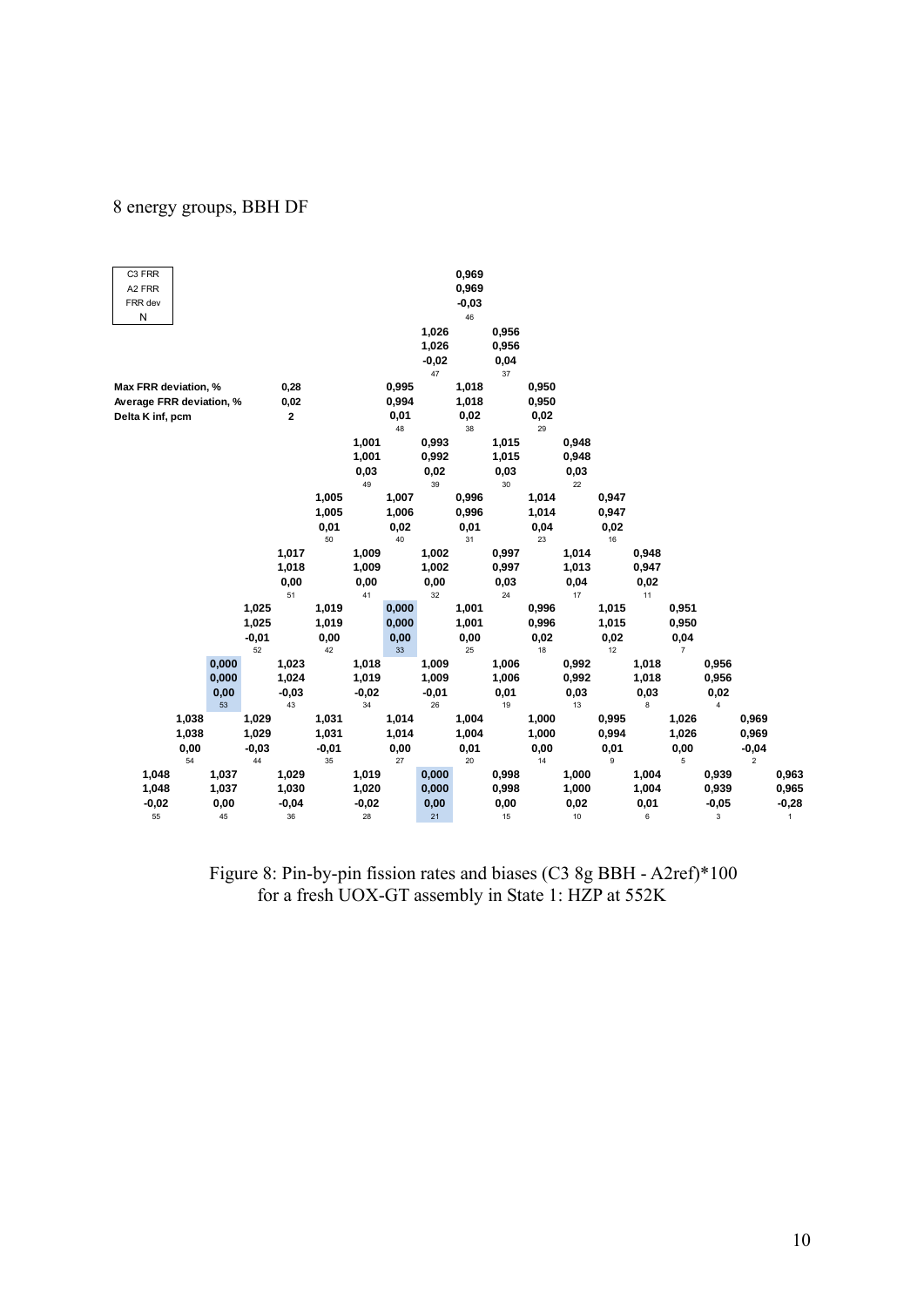# 4.3 Color set results

The hexagonal color set consists of a central UOX-CR assembly and 6 halves of peripheral UOX-GT assemblies with 4.23 w/o average enrichment. This is a challenging test problem characterized by radial variation of the enrichment and steep thermal flux gradients near the CR as well as in the water holes (GT, CT) and the inter-assembly water gaps. The modeling of inter-assembly water gaps requires the use of unstructured spatial mesh.

Table 7 shows the biases of COBAYA pin-by-pin to APOLLO2 LS MOC 281g results when using GET discontinuity factors for the interior cells and the irregular inter-assembly cells. Good agreement with the reference results is displayed.

Figure 9 illustrates the deviations of COBAYA3 2g to the reference pin fission rates in 1/6 of the central UOX-CR assembly normalized over the whole color set.

| APOLLO <sub>2</sub> | COBAYA3 2g GET | $\Delta k$ (C3-A2), pcm | $max \Delta$ FRR*100 | max ΔFRR*100      |
|---------------------|----------------|-------------------------|----------------------|-------------------|
|                     |                |                         | Central UOX-CR       | Peripheral UOX-GT |
| 1.30908             | 1.30892        | -16                     | 1.02                 | 1.24              |

Table 7: Summary of COBAYA3 vs. APOLLO2 LS MOC results with 60° rot. symmetry



Figure 9: Central UOX-CR assembly of the color set: Biases (COBAYA3-APOLLO2)\*100 in normalized pin fission reaction rates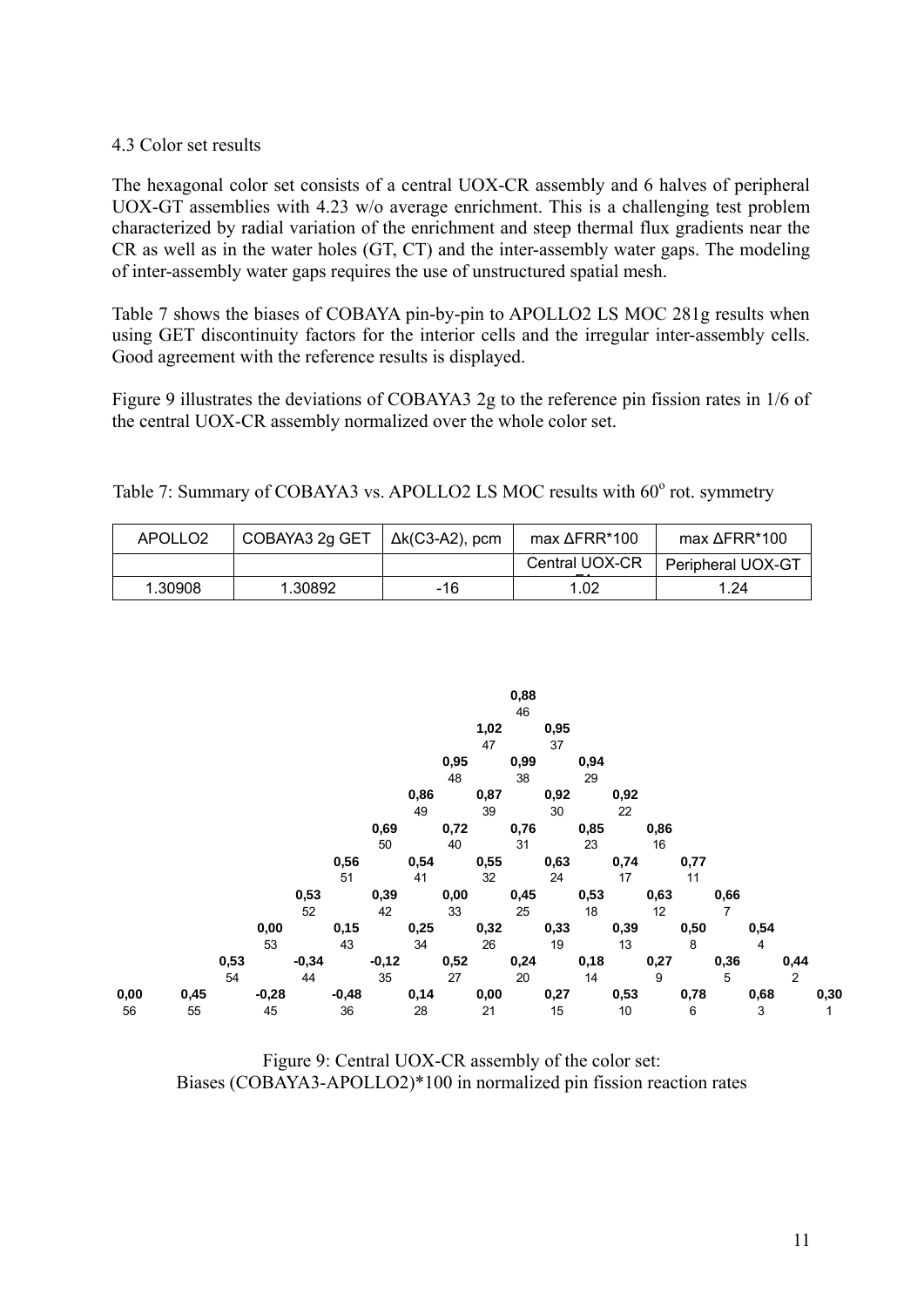# 5. SUMMARY AND CONCLUSIONS

The results show that:

- COBAYA3 pin-by-pin successfully performs unstructured mesh calculations with Interface DF
- The transport-corrected diffusion theory solutions for 2D sub-sets of the core with neighborhood-dependent XS and DF are very close to the reference results
- The impact of the number of broad energy groups is small compared to that of the transport correction of homogenization errors
- COBAYA3 pin-by-pin is an accurate and computationally efficient core simulator for hexagonal geometry

The analyzed benchmark solutions prove that the use of side-dependent interface discontinuity factors allows achieving the target pin-by-pin fidelity for safety analysis.

## ACKNOWLEDGEMENTS

This work is partially funded by the NURISP project (Contract  $n^{\circ}$  232124) in the  $7^{\text{th}}$  Euratom Framework Program of the European Union.

#### **REFERENCES**

1. Aragonés J. M., Ahnert C. et al. "The analytic coarse-mesh finite difference method for multi-group and multidimensional diffusion calculations", *Nuclear Science and Engineering*  157, 2007

2. Herrero J.J, Ahnert C., Aragonés J.M., "3D whole core fine-mesh multi-group diffusion calculations by domain decomposition through alternate dissections". *M&C/SNA*-2007, Monterey, 2007

3. J.J. Herrero et al, "Performance of whole core pin-by-pin calculations by domain decomposition through alternate dissections in steady state and transient calculations", *Proc. M&C 2009*, Saratoga Springs, NY, May 3-7, 2009

4. Jiménez J., Cuervo D., Aragonés J.M., "A domain decomposition methodology for pin-bypin coupled neutronic and thermal–hydraulic analyses in COBAYA3", *Nuclear Engineering and Design*, 240, 2010

5. J.A.Lozano, J.Jiménez, N.García-Herranz, J.M. Aragonés, UPM, "Extension of the analytic nodal diffusion solver ANDES to triangular-Z geometry and coupling with COBRA-IIIc for hexagonal core analysis" Annals of Nuclear Energy, 37, 380-388, 2010

6. Jiménez J., Herrero J.J, Cuervo D., Aragonés J.M., "Whole Core Pin-by-Pin Coupled Neutronic-Thermal-hydraulic Steady state and Transient Calculations using COBAYA3 code", *17th Pacific Basin Nuclear Conference,* Cancún, 2010

7. J.J.Herrero, "Multi-scale Core-Cell Advanced Methods in Three-Dimensional geometries and Multi-Groups for Light Water Reactors Calculation", PhD Thesis UPM, Madrid, 2012